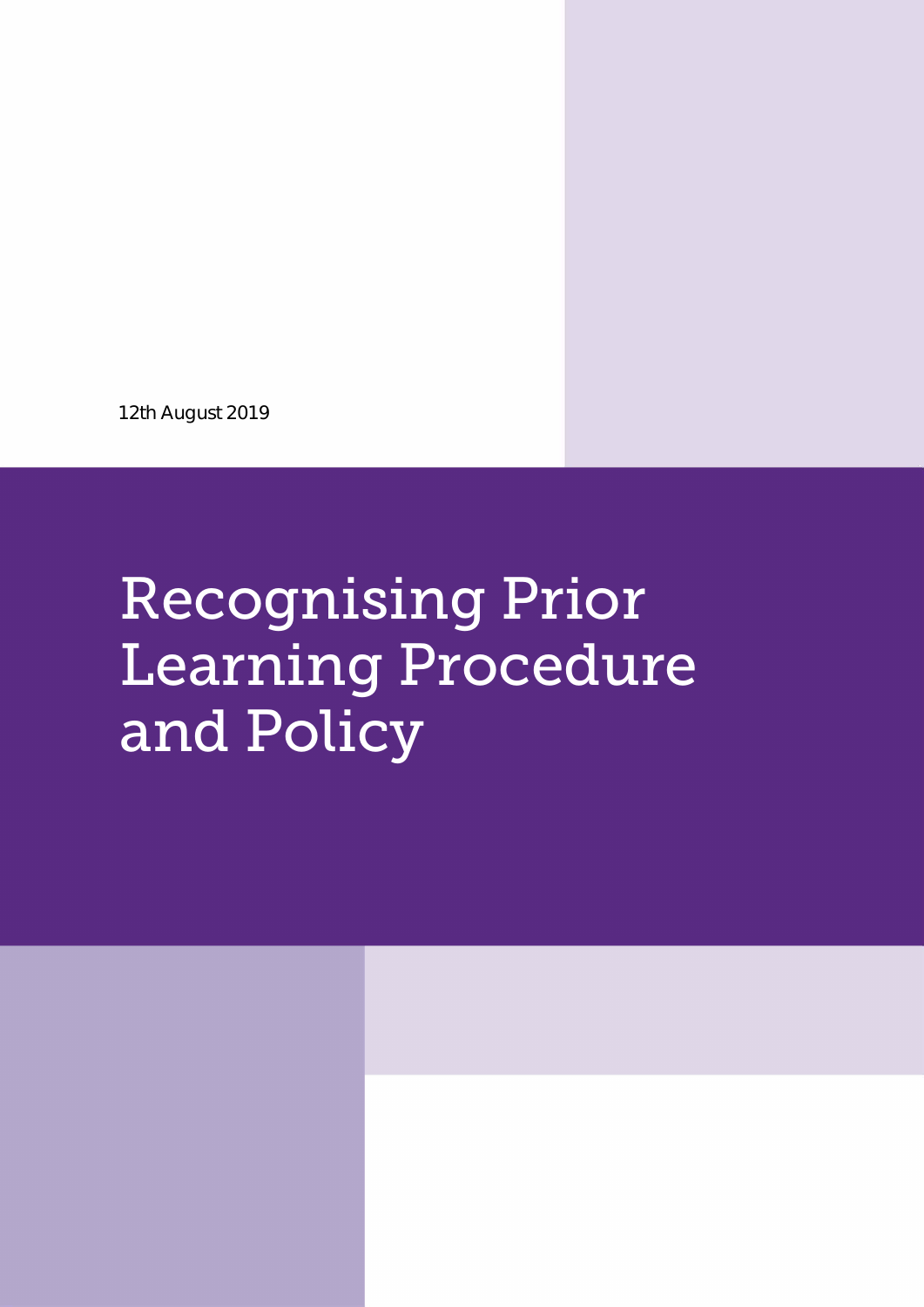| <b>Version Control</b>                        |  |                                 |                       |                                                   |                           |                                                                     |                               |  |
|-----------------------------------------------|--|---------------------------------|-----------------------|---------------------------------------------------|---------------------------|---------------------------------------------------------------------|-------------------------------|--|
| <b>Type of Document: Policy and Procedure</b> |  |                                 |                       | <b>Category: Admissions</b>                       |                           |                                                                     |                               |  |
| Access to                                     |  | Website: public                 |                       | <b>NAS: Internal IDEA</b><br><b>Academy Staff</b> |                           | <b>Canvas: Lecturers,</b><br>Students, Internal<br><b>Verifiers</b> |                               |  |
| <b>Document</b>                               |  | IМ<br>Tick if applicable        |                       | M<br>Tick if applicable                           |                           | Tick if applicable                                                  |                               |  |
| Code                                          |  | Change<br>Originator /<br>Owner | <b>Effective Date</b> |                                                   | <b>Changes Done</b>       |                                                                     | Approver                      |  |
| Doc_007_v1                                    |  | Kasia Lyczkowska                | 01/11/2017            |                                                   | N/A                       |                                                                     | Director of<br><b>Studies</b> |  |
| Doc_007_v2                                    |  | Kasia Lyczkowska                | 12/08/2019            |                                                   | Updated<br>Implementation |                                                                     | Director of<br><b>Studies</b> |  |



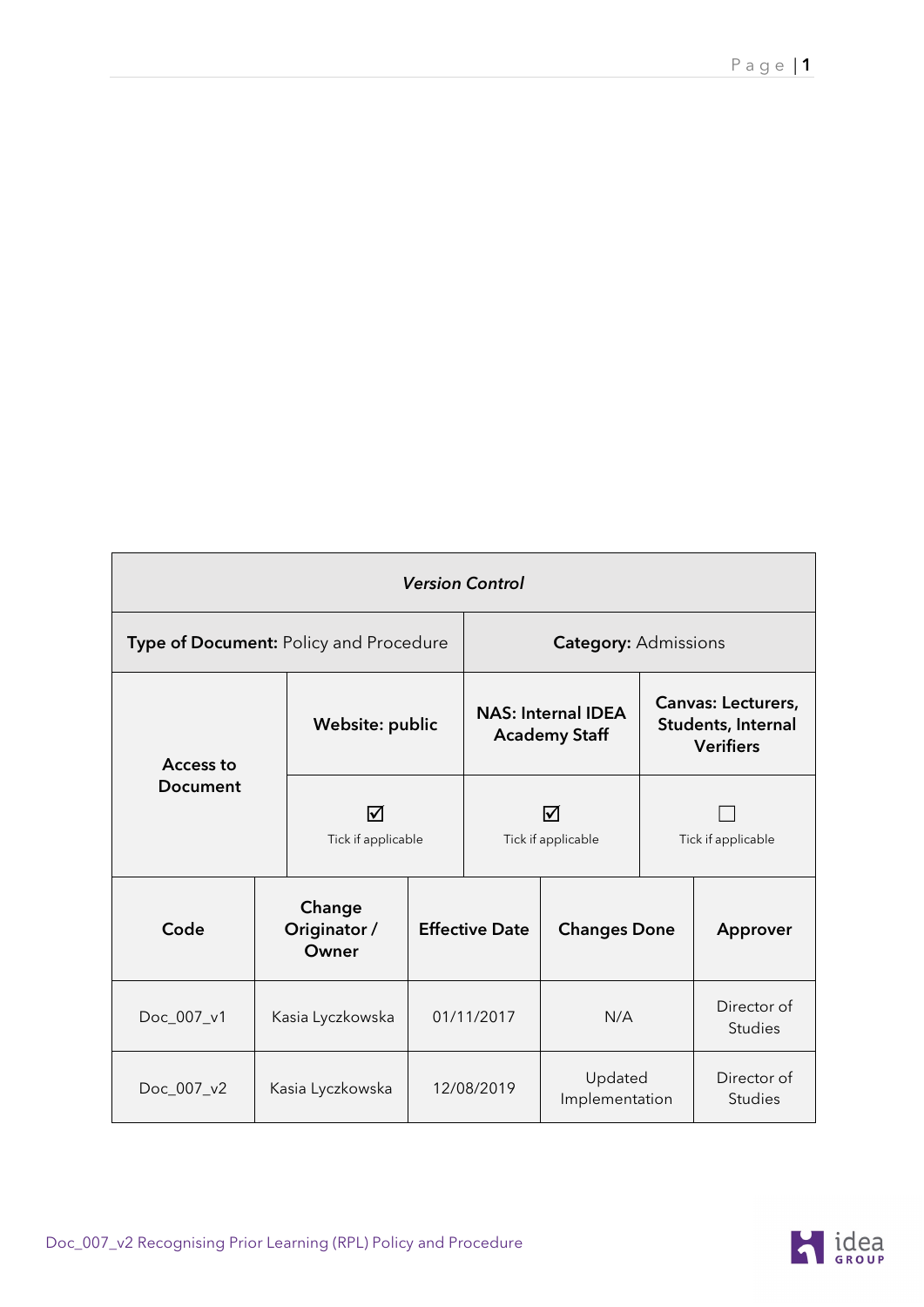#### Instructions for Document Users

All IDEA Academy students, lecturers and other internal staff can access revised and approved documents related to Academy Policies and Procedures from Canvas LMS link: <https://ideaed.instructure.com/courses/55> or IDEA Academy website [www.ideaeducation.com.mt](http://www.ideaeducation.com.mt/)

#### Continuous Improvement

Procedures are meant to be 'living' documents that need to be applied, executed and maintained. If the procedure does not reflect the current, correct work practice, it needs to be updated. Please contact us on: +356 2145 6310

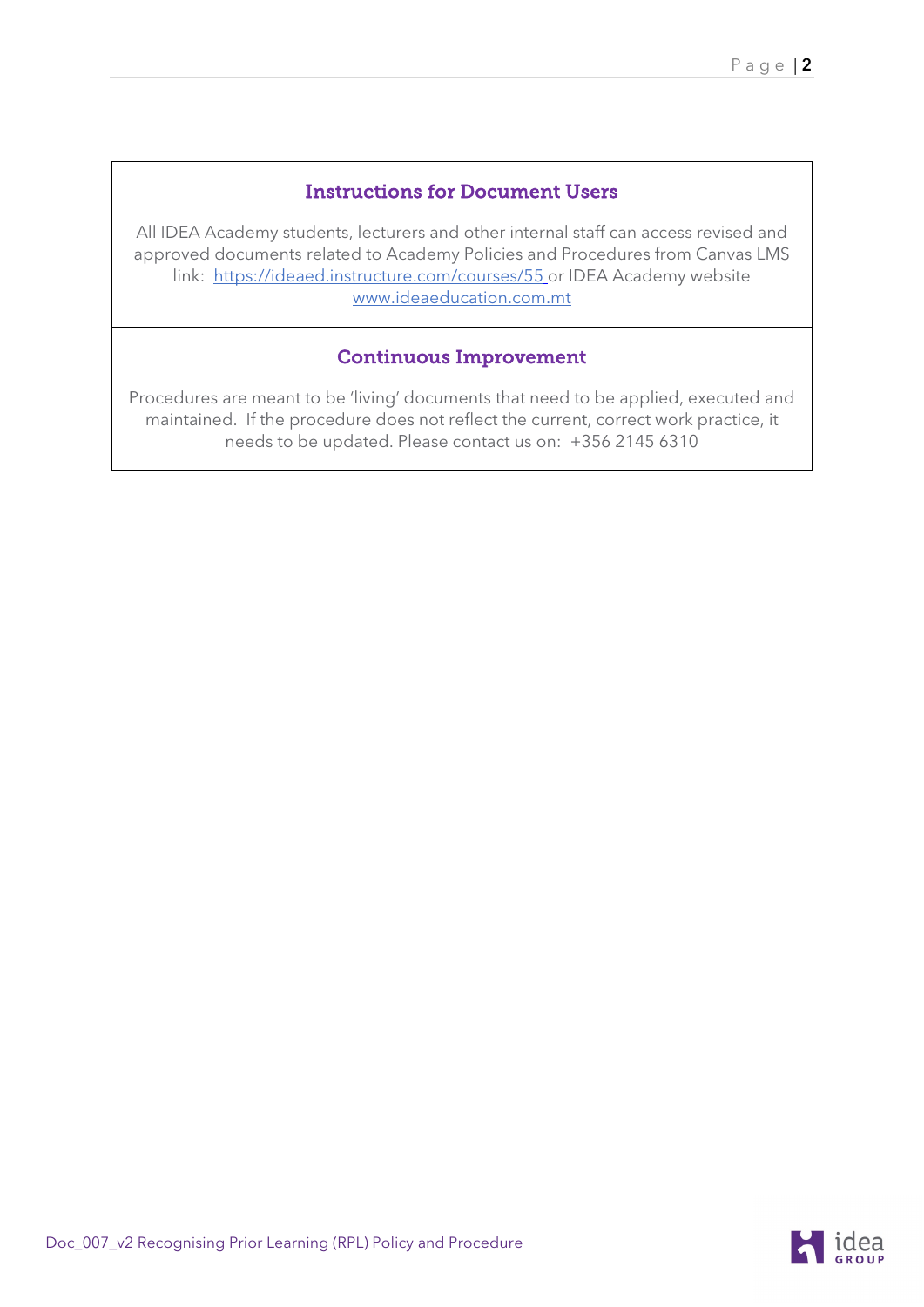## <span id="page-3-0"></span>**Table of Contents**

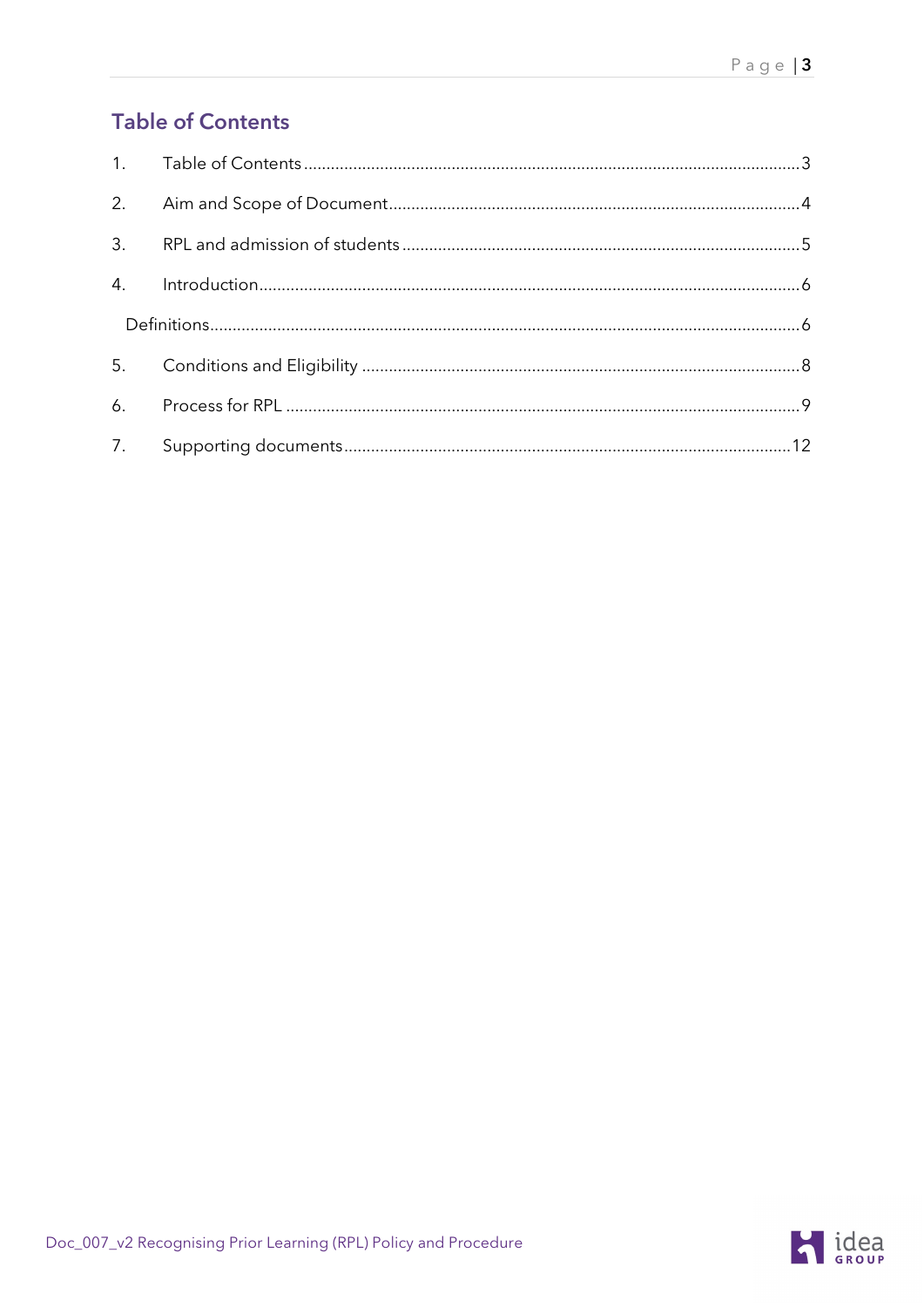## <span id="page-4-0"></span>1. Aim and Scope of Document

The Academy's RPL is based on a framework which aims to create learning pathways and mobility to lifelong learners. The concept the Academy is using to address RPL is that of widening access to education and training and to enhance the qualification status of adult learners.

RPL at the Academy is seen as a comparison of the previous learning and experience of the learner, in whatever learning mode it was obtained, against the learning outcomes, knowledge, skills and competences needed, meeting the entry requirements for acceptance to a specific course.

The purpose of this document is to provide detailed information regarding RPL Policy and Procedures being implemented at the Academy during an admission process.

It does not include exemptions from attendance and assessment of modules of the study programme that the prospective candidate applies for.

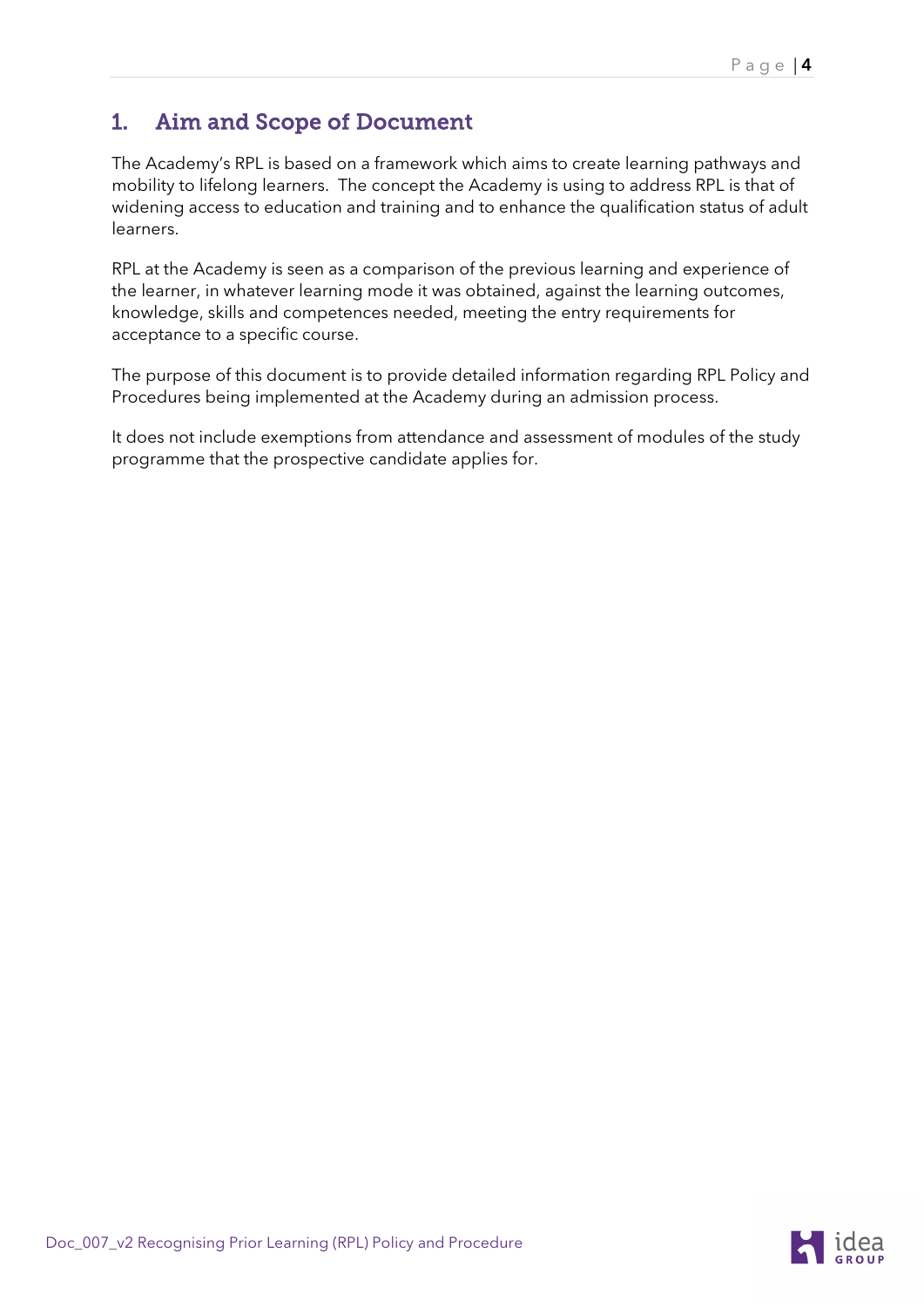## <span id="page-5-0"></span>2. RPL and admission of students

The Academy admission is based on meeting the Entry Requirements specific to selected programme of study. Admission process also considers unique cases of applicants whose prior experience and learning is recognized to permit an admission.

This RPL policy includes only recognition of prior learning to meet the entry requirement of a study programme.

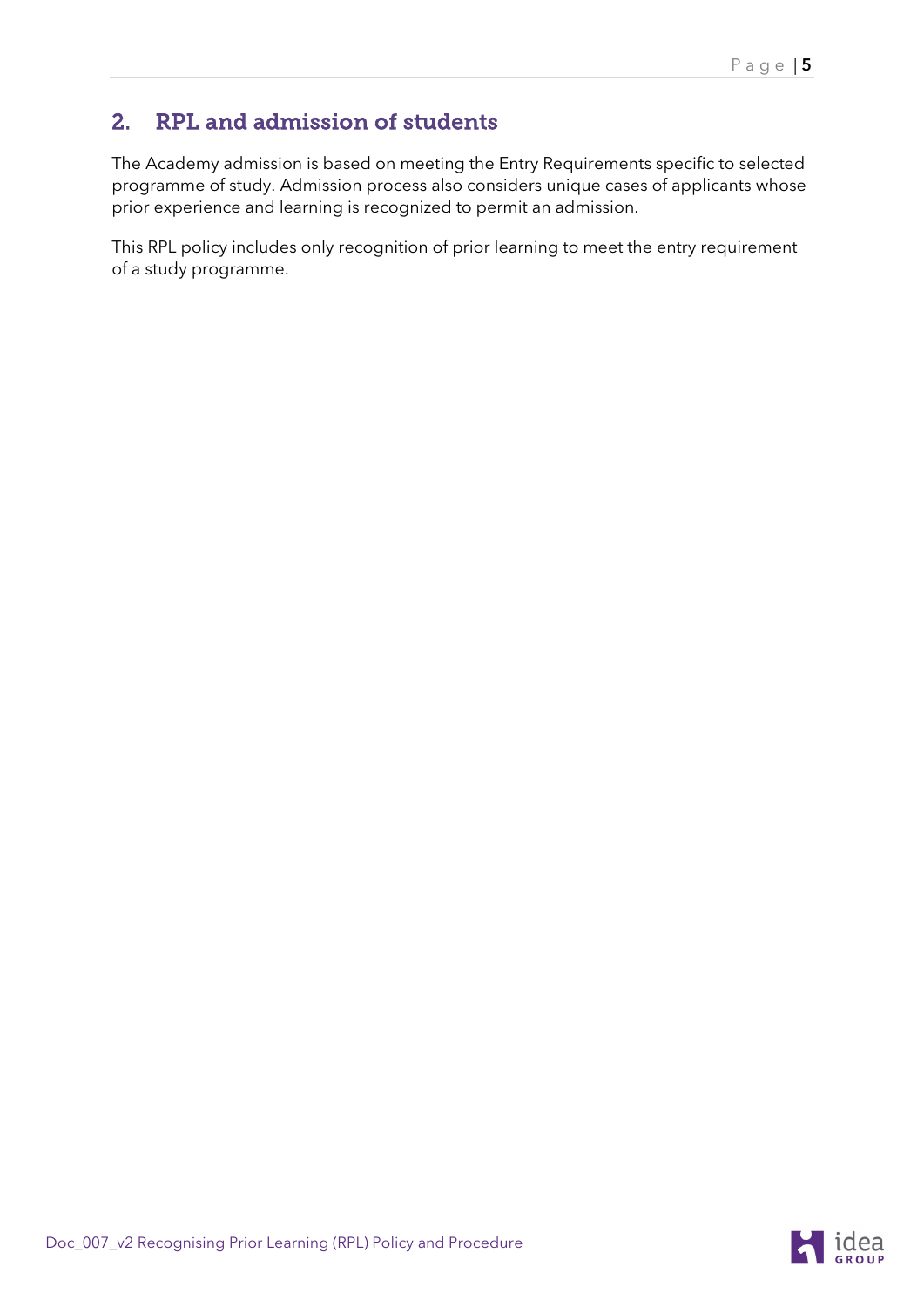## <span id="page-6-0"></span>3. Introduction

Recognition of Prior Learning (RPL) is a formalised process of recognising learning obtained through formal, non-formal and informal learning. Through RPL learners can gain recognition for knowledge, understanding, skills and competences that they already possess. Such recognition of learning can include learning which has previously been assessed and certified by an education provider; and other learning gained through workplaces and experiences, life and personal interests.

This policy aims to guide the Academy in managing the process of recognition and accreditation of prior learning by providing a set of key features and guidelines intended to ensure consistency and transparency in the application of the principles of RPL (Figure 1 below).

#### <span id="page-6-1"></span>**Definitions**

#### Formal Certified Learning

Formal certified learning refers to a type of learning in which the goals and objectives are defined in curriculum and formal syllabus. Formal certified learning examples of formal learning include but not limited to classroom instruction, web-based training, learning courses, workshops, seminars.

#### Informal Experiential Learning

Experiential learning helps individuals to generate understanding and transfer knowledge in a manner different from the traditional didactic method of teaching where teachers simply transfer knowledge upon their students. Experiential learning allows students to engage their own experiences and reflect upon those experiences to further synthesize and analyze information.

#### Non-Formal Learning

Non-formal learning is learning that has been acquired in addition or alternatively to formal learning. In some cases, it is also structured according to educational and training arrangements, but more flexible. It usually takes place in community-based settings, the workplace and through the activities of civil society organisations.

#### **Credits**

One Credit is considered to be equivalent to a workload of 25 hours of learning. The term workload refers to an estimation of the time an individual typically needs to complete all learning activities such as lectures, seminars, projects, practical work, work placements and individual study required to achieve the defined learning outcomes in formal learning environments. In line with European tools, credits in general education and Higher education can be called The European Credit Transfer System (ECTS). Credits in vocational education can be called The European Credit System for Vocational Education and Training (ECVET). Both ECTS and ECVET in Malta are equivalent to 25 hours of learning. This document refers to credits, with the understanding that these may be called either ECTS or ECVET.

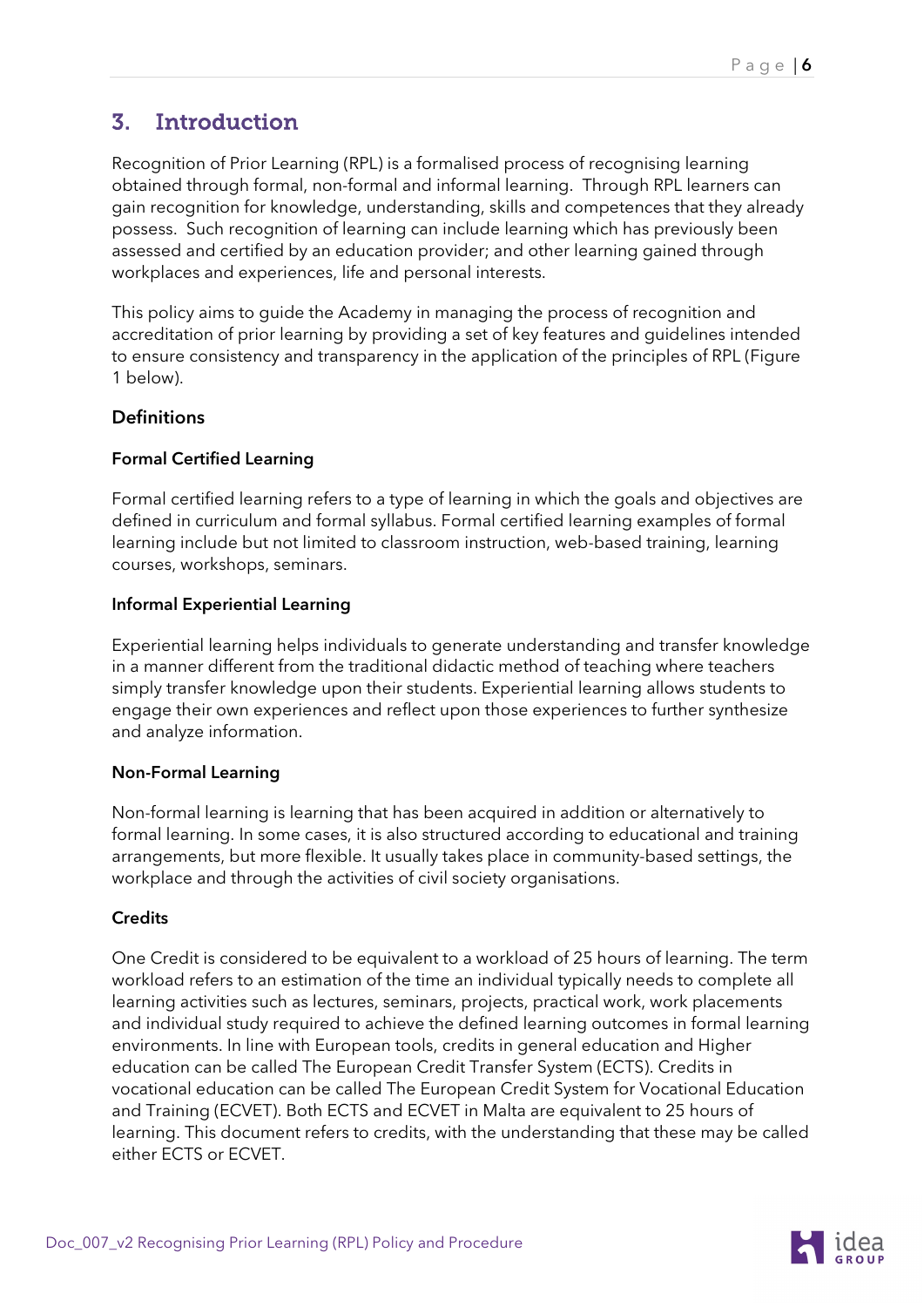#### Learning Outcomes

Learning outcomes are the specific objectives of a programme or study unit / module. They describe what a student should know, understand, or be able to do and develop at the end of the programme or study unit.

#### Evidence

Evidence is the available body of facts or information indicating whether a claim or proposition is true or valid. Evidence needs to include (but not limited to) examples acceptable to the Academy for example but not limited to a Learning Portfolio.

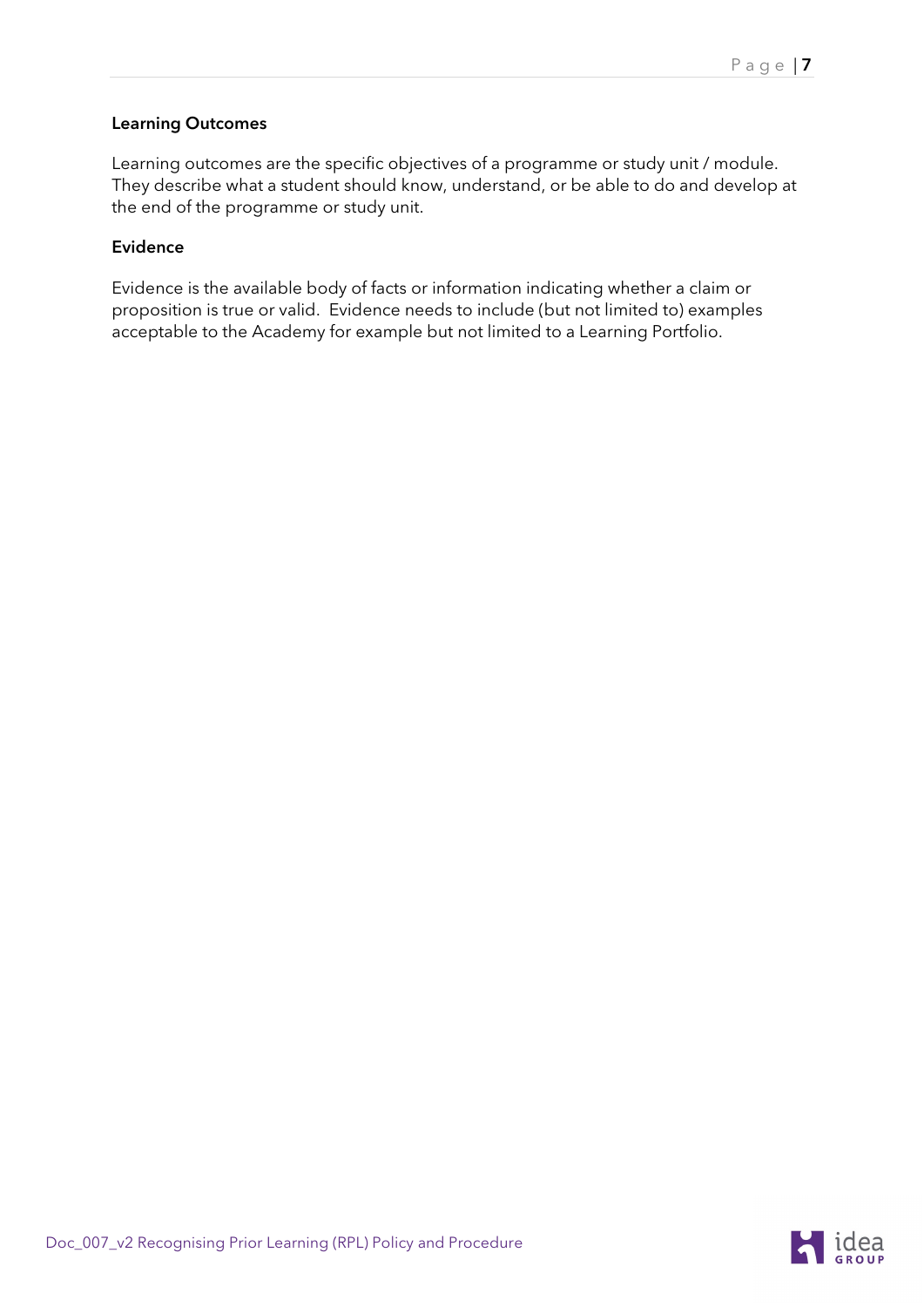## <span id="page-8-0"></span>4. Conditions and Eligibility

This RPL policy is solely intended for individuals who aiming to follow a formal and accredited programme offered by the Academy and is subject to a number of conditions as stipulated below:

- 1.1 The recognition of prior learning applies to competences gained and certified through formal learning and relevant workplace learning.
- 1.2 Individual will be required to submit an application for evaluation given that he/she satisfies conditions for eligibility which include:
	- Has work experience in related field
	- Interested to upskill through formal methods at the Academy
	- Is willing to submit himself/herself to additional competency-based tests/evaluation as part of the RPL process

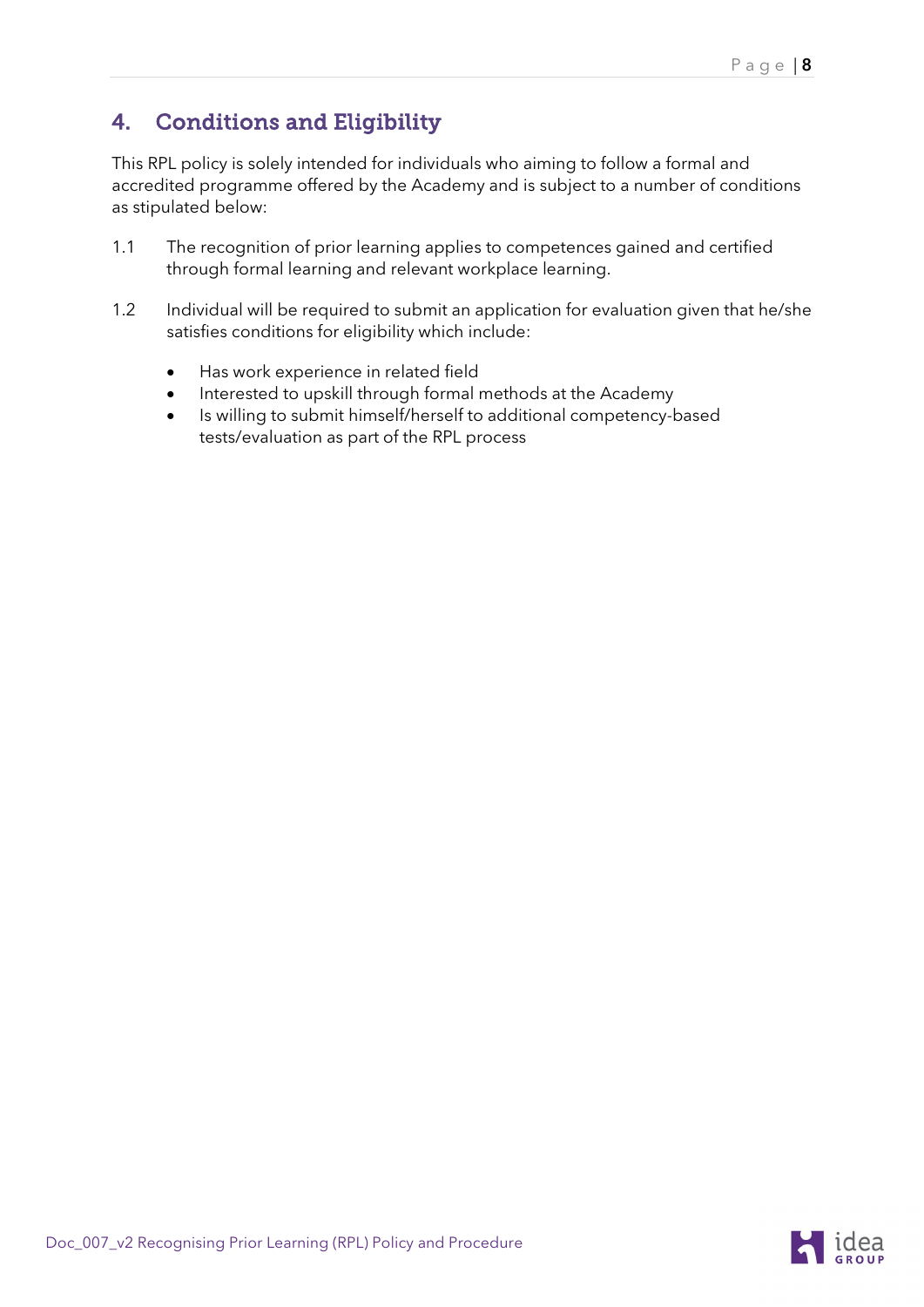### <span id="page-9-0"></span>5. Process for RPL

The process for RPL consists of an individualized process and is structured into four distinct phases, namely [1] Guidance and Formal Application, [2] Evidence and Initial Evaluation, [3] Interview and Competency-based Mapping and [4] Results and Communications. The four phases are explained below and a diagrammatic process map presented in Figure 1.

Figure 1

| Phase                                 | <b>Task Description</b>                                                                                                                                                                                                                                                                                                                                                                        |  |  |
|---------------------------------------|------------------------------------------------------------------------------------------------------------------------------------------------------------------------------------------------------------------------------------------------------------------------------------------------------------------------------------------------------------------------------------------------|--|--|
| 1: Guidance and Formal<br>Application | During this phase, potential applicant is guided by<br>the Programme Manager through the process for<br>RPL.                                                                                                                                                                                                                                                                                   |  |  |
|                                       | The identification of learning outcomes achieved<br>through prior learning is an essential part of the RPL<br>process. It enables the Programme Manager to<br>guide applicants in finding appropriate<br>programmes of study relevant to their level and field<br>of interest.                                                                                                                 |  |  |
|                                       | Applicant is then requested to fill in an application<br>form to provide and declare details of formal<br>qualifications/awards and provide evidence of<br>competences gained through workplace learning.<br>(i.e. Learning Portfolio).                                                                                                                                                        |  |  |
|                                       | The Programme Manager will support applicants in<br>compiling the Learning Portfolio by helping them to<br>identify the skills and competences achieved<br>through prior certified and/or experiential learning<br>which will help to provide evidence of achievement<br>of specific learning outcomes.                                                                                        |  |  |
| 2: Evidence and Initial Evaluation    | The application is processed to check that all the<br>required details submitted by the individual are<br>correct and valid. Once the application has been<br>validated by the Programme Manager, the applicant<br>is requested to provide specific evidence (which<br>may include portfolios, written and signed<br>declarations by employers, projects and other work-<br>related activity). |  |  |

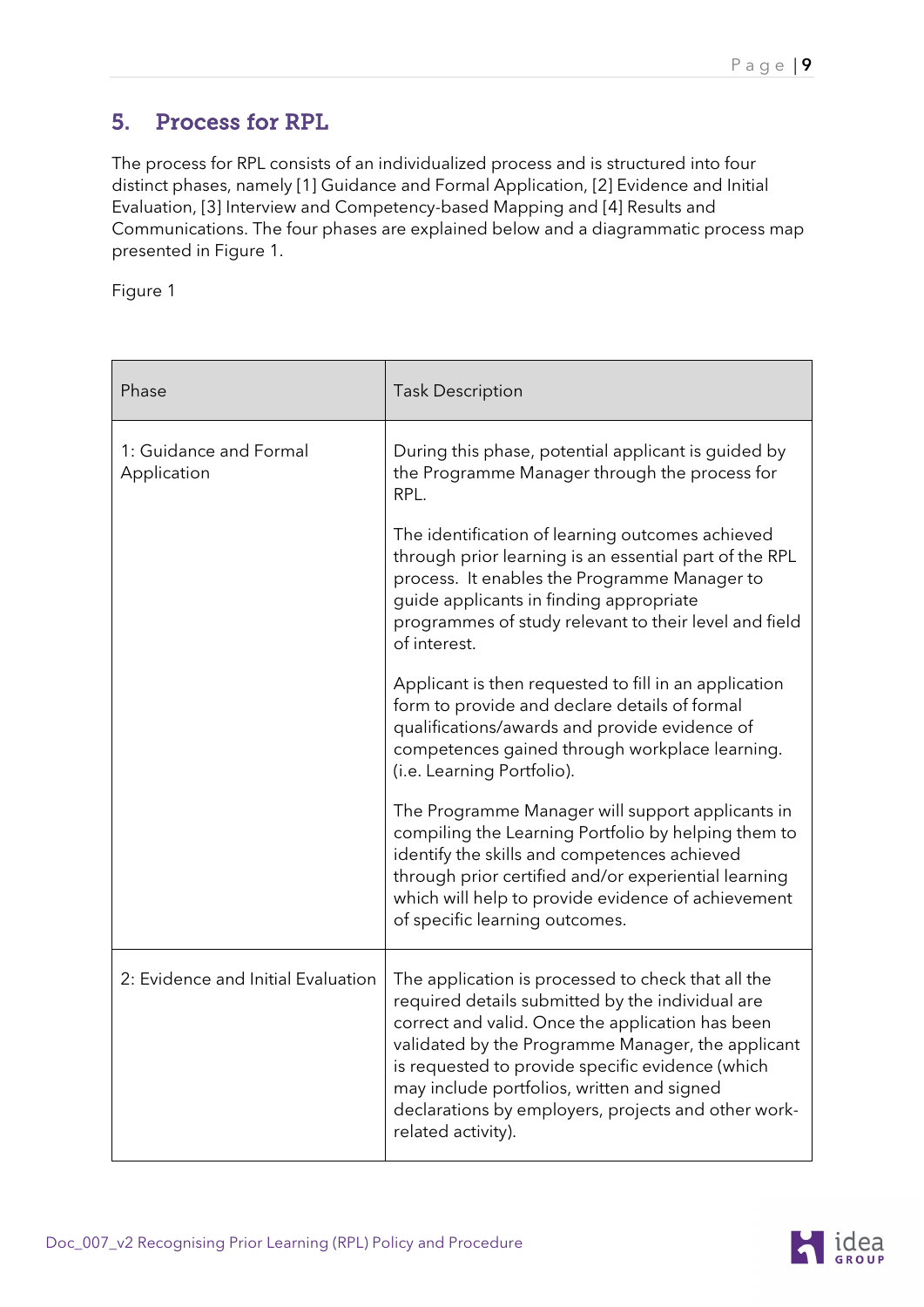|                                               | An initial evaluation is conducted by the Admission<br>Board (AB) with the objective of analyzing the<br>evidence provided by the applicant.<br>The responsibility for preparing, completing and<br>submitting an application for RPL always rests with<br>the applicant.<br>Applicants should be aware that the evidence they<br>submit in support of their application shall be<br>evaluated by the AB against the requirements and<br>learning outcomes of the relevant programme.<br>Applicants should also be aware that consideration |
|-----------------------------------------------|---------------------------------------------------------------------------------------------------------------------------------------------------------------------------------------------------------------------------------------------------------------------------------------------------------------------------------------------------------------------------------------------------------------------------------------------------------------------------------------------------------------------------------------------|
|                                               | will be given to:<br>Sufficient Documentation of evidence of learning is<br>provided. The AB may request any other evidence<br>as required for the evaluation process of the RPL<br>application.                                                                                                                                                                                                                                                                                                                                            |
|                                               | Authenticity of Documentation: Applicants must be<br>responsible for the veracity of documentation<br>provided.                                                                                                                                                                                                                                                                                                                                                                                                                             |
|                                               | Relevance and Validity: The prior learning gained<br>should be relevant and at the appropriate academic<br>level to the programme of study that the applicant<br>intends to follow.                                                                                                                                                                                                                                                                                                                                                         |
| 3: Interview and Competency-<br>based Mapping | The AB interviews applicant to ensure that the<br>results of the analysis conducted in the initial<br>evaluation is valid and to verify specific<br>competences that the applicant claims to possess.                                                                                                                                                                                                                                                                                                                                       |
|                                               | Applicant may also be subjected to competency-<br>based tests and assessment if the results of the<br>interview are not sufficient to ensure validity.                                                                                                                                                                                                                                                                                                                                                                                      |
|                                               | AB proceeds to map competences acquired by<br>applicant (through formal and workplace learning<br>with the intended learning outcomes of the specific<br>programme.                                                                                                                                                                                                                                                                                                                                                                         |
| 4: Results and Communications                 | The results of the competency- based mapping are<br>communicated with the Director of Studies and an<br>applicant accordingly.                                                                                                                                                                                                                                                                                                                                                                                                              |

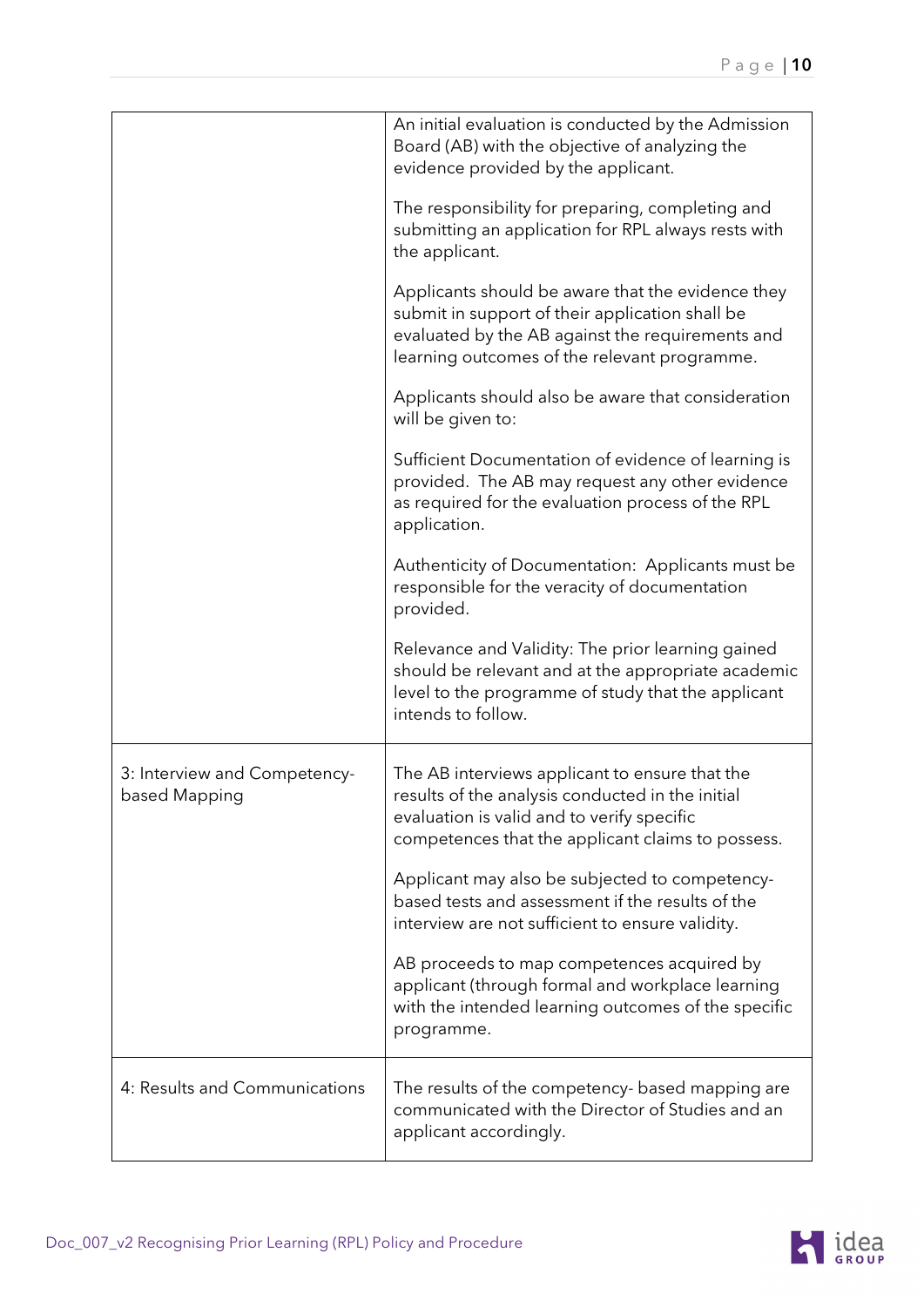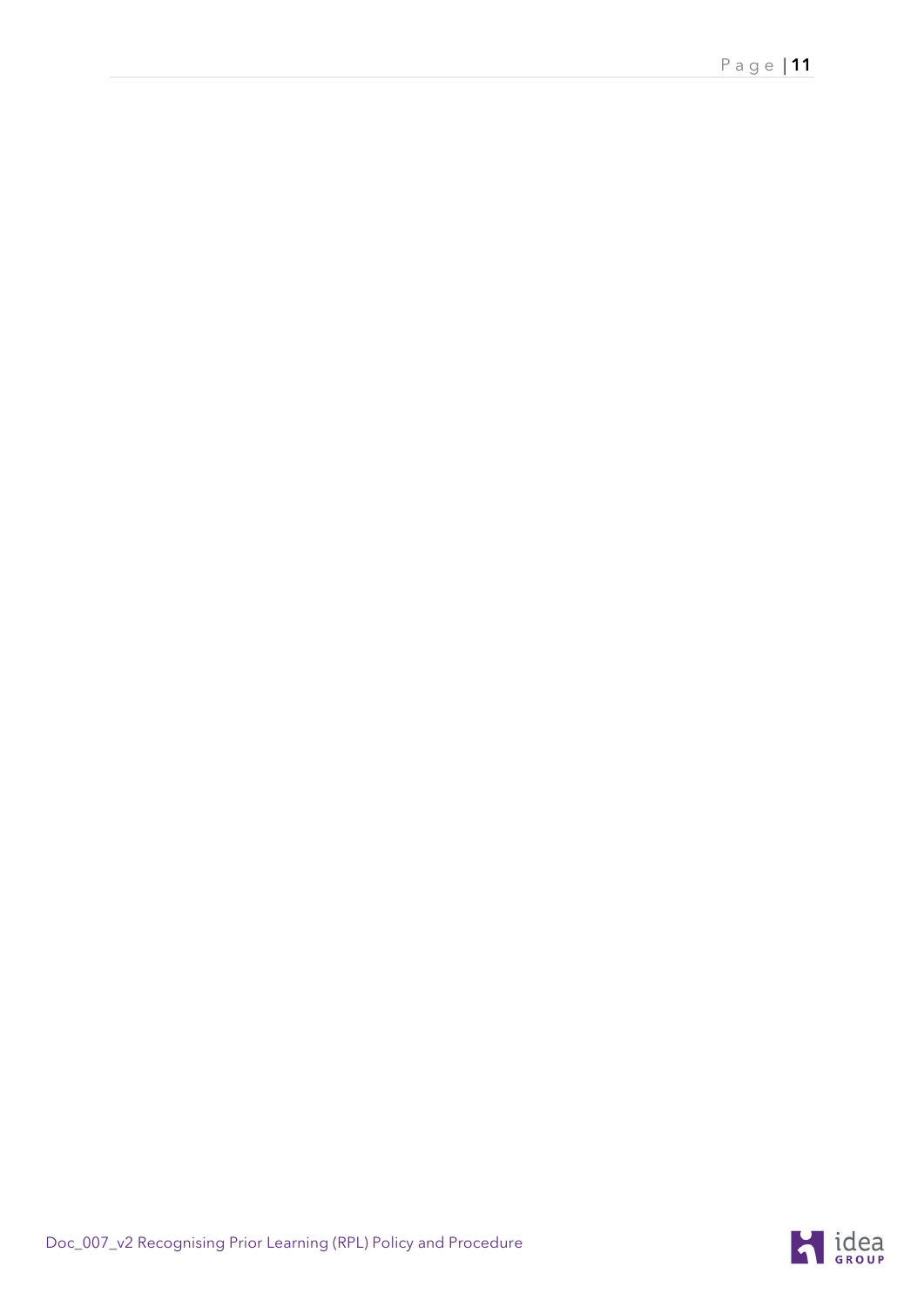## <span id="page-12-0"></span>6. Supporting documents

Course Admission Procedure Doc\_006

Student Enrollment Procedure Doc\_005